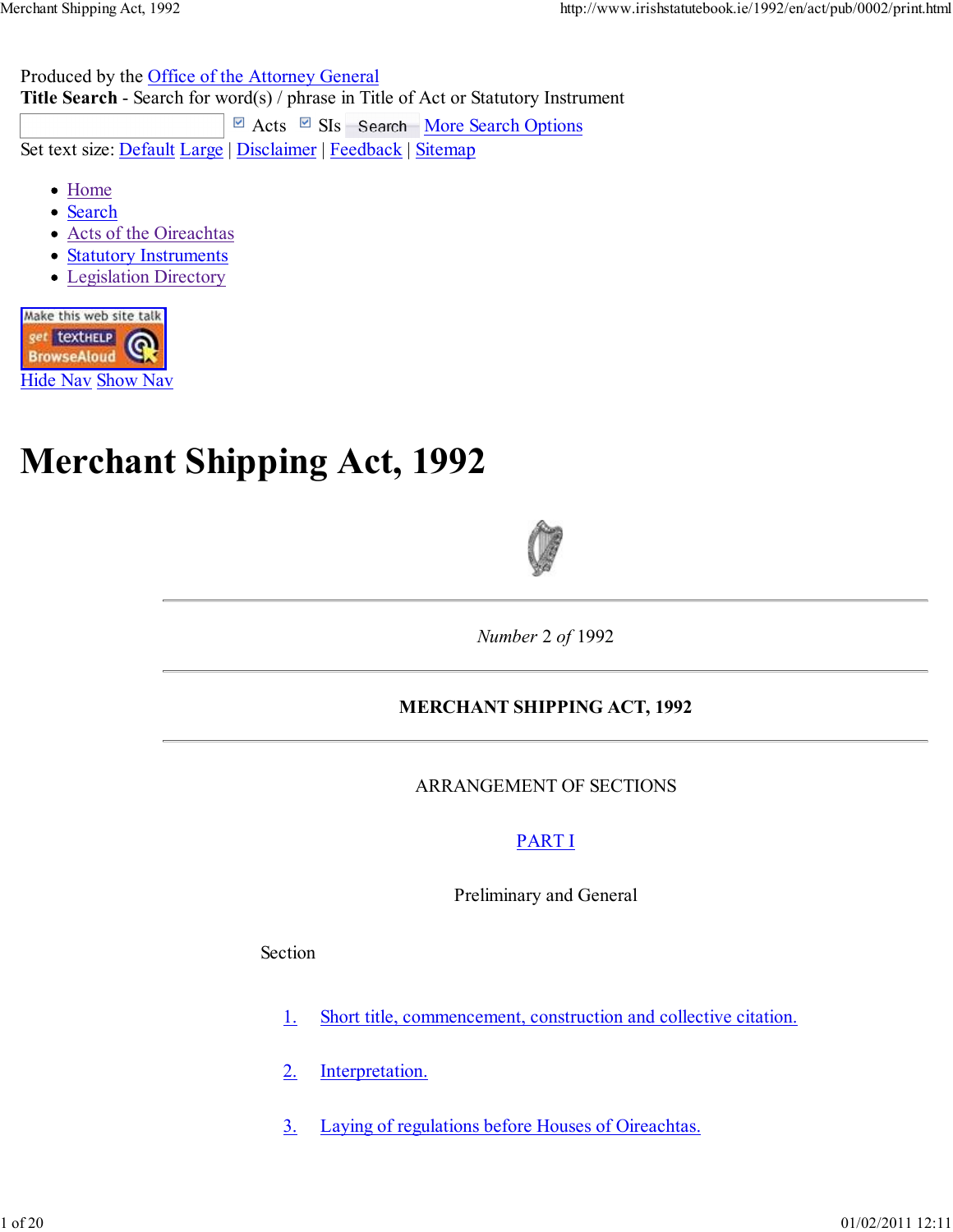- 4. Repeals.
- 5. Expenses.

# PART II

# Passenger Ships

- 6. Annual survey.
- 7. Mode of survey and declaration of survey for purposes of issue of passenger ship's certificate.
- 8. Issue of passenger ship's certificate.
- 9. Revocation and suspension of certificate.
- 10. Display of certificate.
- 11. False declaration of survey or certificate.
- 12. Uncertificated passenger ship.
- 13. Insurance of passenger ships.

# PART III

# Passenger Boats

- 14. Prohibition of unlicensed passenger boats.
- 15. Passenger boat licences.
- 16. Revocation and suspension of licences.
- 17. Production of licences and marking of passenger boats.
- 18. Safety of passenger boats and their passengers and crews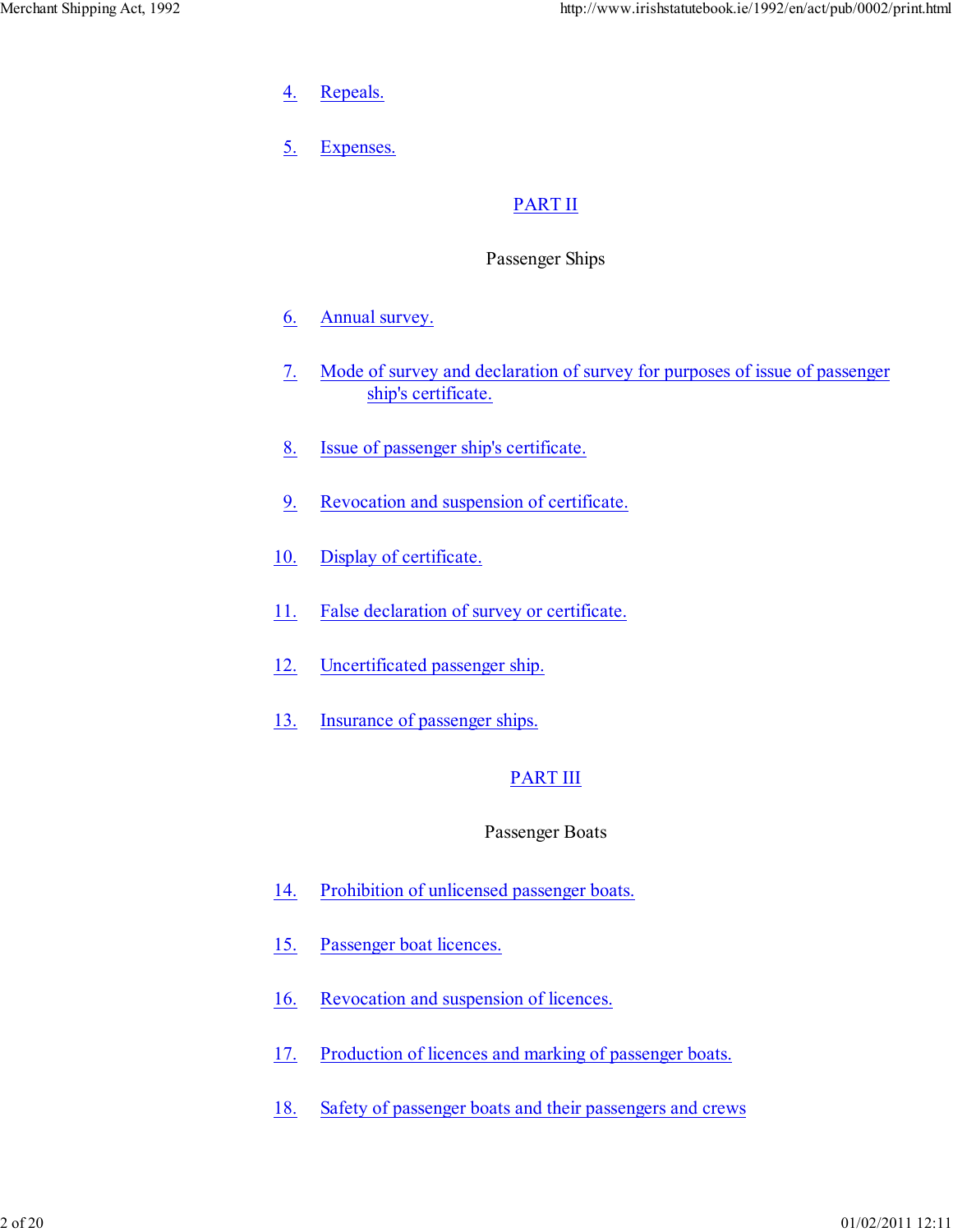# PART IV

# Miscellaneous

- 19. Safety of fishing vessels and their crews.
- 20. Safety of pleasure craft and their occupants.
- 21. Appeal to District Court.
- 22. Forfeiture.
- 23. Conduct endangering vessels, structures or individuals.
- 24. Drunkeness, etc., of passengers or members of crew.
- 25. Powers of authorised officers.
- 26. Power to detain certain vessels.
- 27. Provisions regarding certain offences.
- 28. Amendment of Merchant Shipping Act, 1947.
- 29. Amendment of Merchant Shipping (Safety Convention) Act, 1952.
- 30. Information.
- 31. Fees.
- 32. Provisions in relation to prosecutions.

# SCHEDULE

Enactments Repealed

Acts Referred to

Harbours Act, 1946 1946, No. 9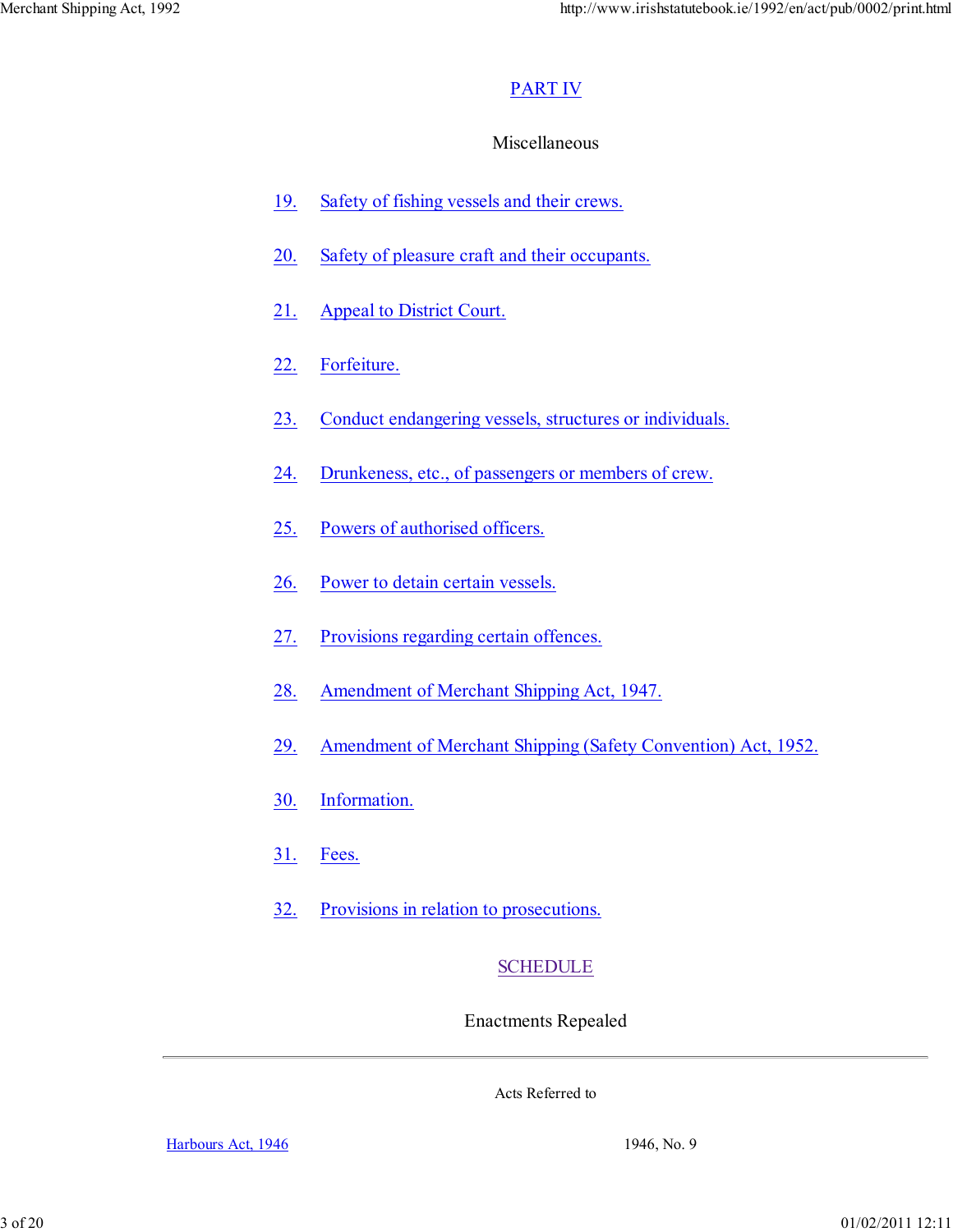| Mercantile Marine Act, 1955                           | 1955, No. 29 |
|-------------------------------------------------------|--------------|
| Merchant Shipping Act, 1894                           | 1894, c. 60  |
| Merchant Shipping Act, 1906                           | 1906, c. 48  |
| <b>Merchant Shipping Act, 1947</b>                    | 1947, No. 46 |
| Merchant Shipping (Safety Convention) Act, 1952       | 1952, No. 4  |
| Merchant Shipping Act, 1966                           | 1966, No. 29 |
| Merchant Shipping (Certification of Seamen) Act, 1979 | 1979, No. 37 |
| <b>Merchant Shipping Act, 1981</b>                    | 1981, No. 33 |
| Merchant Shipping Acts, 1894 to 1983                  |              |
| Public Health Acts Amendment Act, 1907                | 1907, c. 53  |
| Public Offices Fees Act, 1879                         | 1879, c. 58  |
|                                                       |              |
|                                                       |              |

*Number* 2 *of* 1992

# **MERCHANT SHIPPING ACT, 1992**

AN ACT TO MAKE FURTHER PROVISION IN RELATION TO THE SAFETY OF PASSENGER SHIPS, PASSENGER BOATS, FISHING VESSELS AND PLEASURE CRAFT, TO AMEND THE MERCHANT SHIPPING ACTS, 1894 TO 1983, AND TO PROVIDE FOR RELATED MATTERS. [11*th March*, 1992]

#### BE IT ENACTED BY THE OIREACHTAS AS FOLLOWS:

#### PART I

Preliminary and General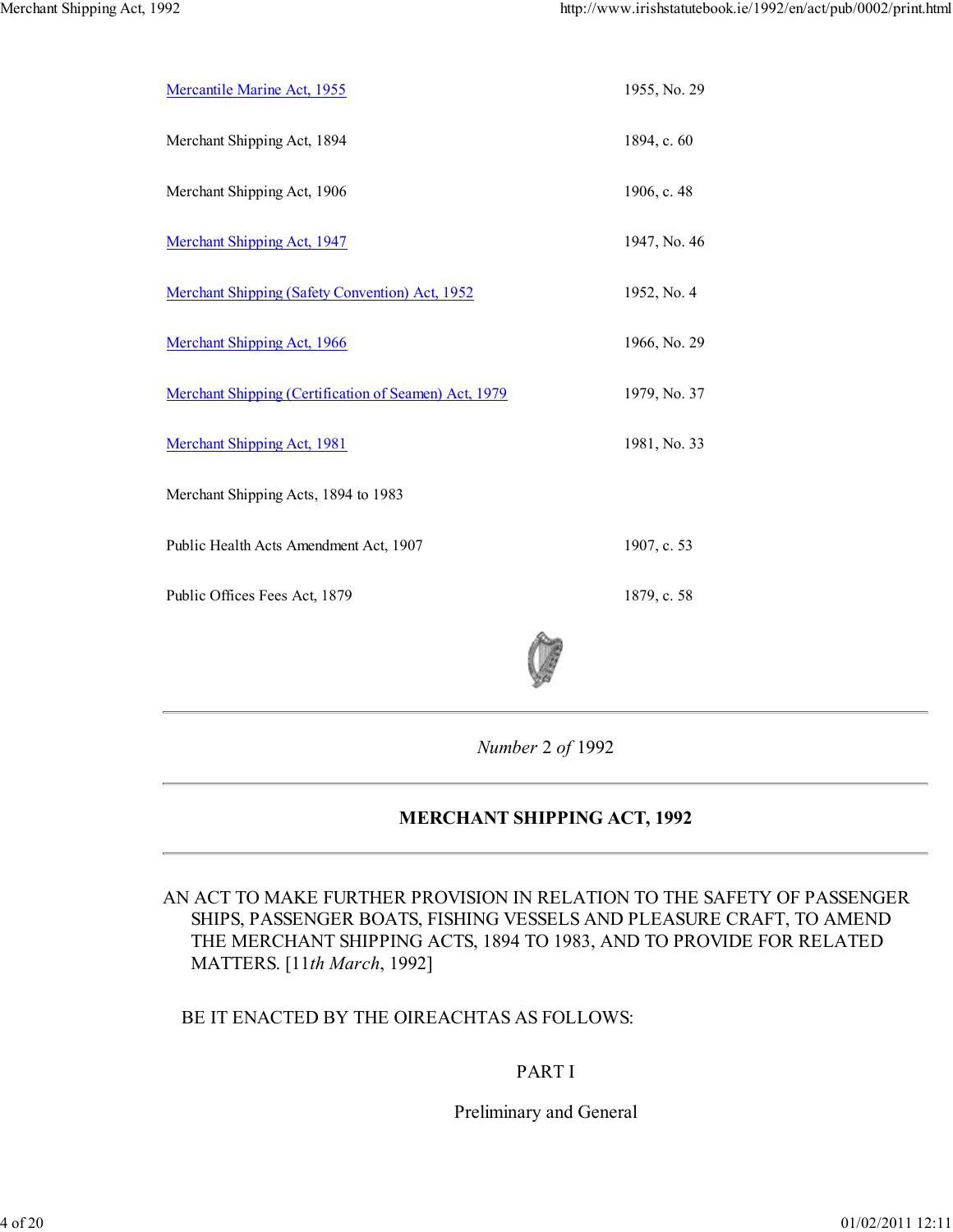Short title, commencement, construction and collective citation. **1.**—(1) This Act may be cited as the Merchant Shipping Act, 1992.

> (2) This Act shall come into operation on such day or days as, by order or orders made by the Minister under this section, may be fixed therefor either generally or with reference to any particular purpose or provision and different days may be so fixed for different purposes and different provisions.

> (3) This Act shall be construed as one with the Merchant Shipping Acts, 1894 to 1983, and may be cited together therewith as the Merchant Shipping Acts, 1894 to 1992.

Interpretation. **2.**—(1) In this Act, save where the context otherwise requires—

"*authorised officer*" means—

- (*a*) any person authorised in writing by the Minister to exercise the powers conferred on an authorised officer by this Act,
- (*b*) a person holding commissioned naval rank in the Permanent Defence Forces, while in uniform,
- (*c*) a member of the Garda Síochána, while in uniform, or
- (*d*) as respects the harbour of which he is the harbour master, a person appointed to be a harbour master by one of the following, that is to say:
	- (i) a harbour authority within the meaning of the Harbours Act, 1946 ,
	- (ii) the Commissioners of Public Works in Ireland,
	- (iii) the Minister for the Marine,
	- (iv) a local authority, and
	- (v) Iarnród Éireann—Irish Rail;

"*authorised person*" means a surveyor or a person authorised in writing by the Minister to carry out inspections of vessels for the purposes of *Part III* ;

"*certificate*" means a passenger ship's certificate issued under *section 8* and in force and cognate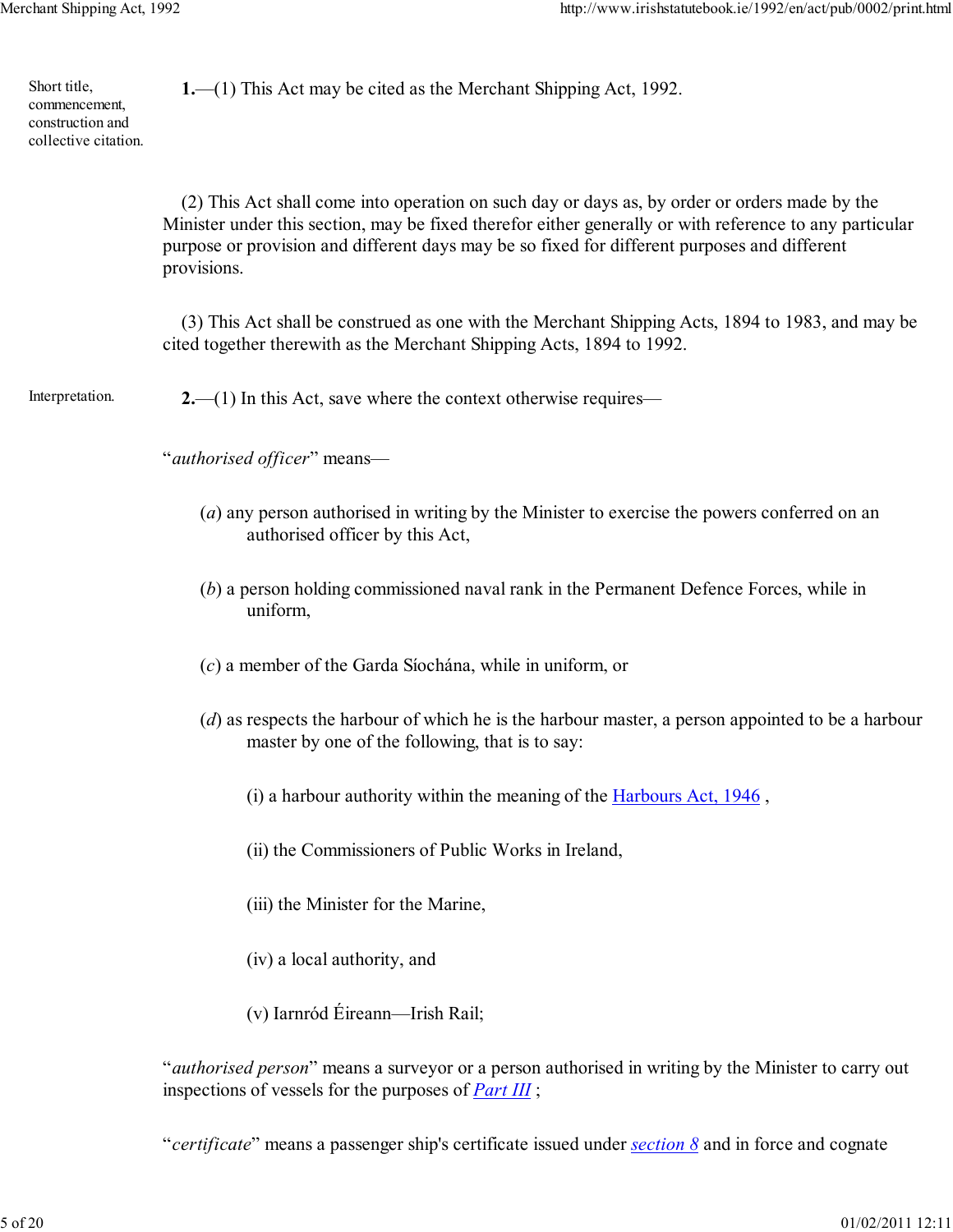words shall be construed accordingly;

"*fishing vessel*" means a vessel (other than a vessel registered outside the State) used for sea-fishing or for angling in the sea or in fresh water other than such a vessel so used otherwise than for profit;

"*licence*" means a passenger boat licence granted under *section 15* and in force and cognate words shall be construed accordingly;

"*master*", in relation to a vessel, means the person having, for the time being, the command or charge of the vessel;

"*the Minister*" means the Minister for the Marine;

"*owner*", in relation to a vessel, means the person registered under the Mercantile Marine Act, 1955 , as its owner or, if no person is so registered, the person who owns the vessel, and includes any part owner, charterer, manager or operator of the vessel;

"*passenger*" means any person carried on a vessel other than—

- (*a*) the owner or a person to whom the vessel is on hire or a person employed or engaged in any capacity on board the vessel on the business of the vessel, or
- (*b*) a person on board the vessel either in pursuance of the obligation laid upon the master of the vessel to carry shipwrecked, distressed or other persons or by reason of any circumstances that could not have been prevented or forestalled by the master or the owner of the vessel;

"*passenger boat*" means—

- (*a*) a vessel carrying not more than 12 passengers for reward or having on board for the purposes of carriage for reward not more than 12 passengers, or
- (*b*) a vessel that is carrying not more than 12 passengers, or has on board for the purposes of carriage not more than 12 passengers, and is on hire pursuant to a contract or other arrangement under which a crew or part of a crew is provided for the vessel by its owner,

and includes a vessel carrying not more than 12 persons to or from their place of work, or having on board not more than 12 persons for the purposes of such carriage, and owned by or on hire to their employer and a vessel registered outside the State and carrying not more than 12 passengers between places in the State, or having on board not more than 12 passengers for the purposes of such carriage, but does not include such a vessel carrying passengers to or from theState or having on board passengers for the purposes of such carriage, a fishing vessel, a ferry boat working in chains or a vessel in respect of which a certificate is in force;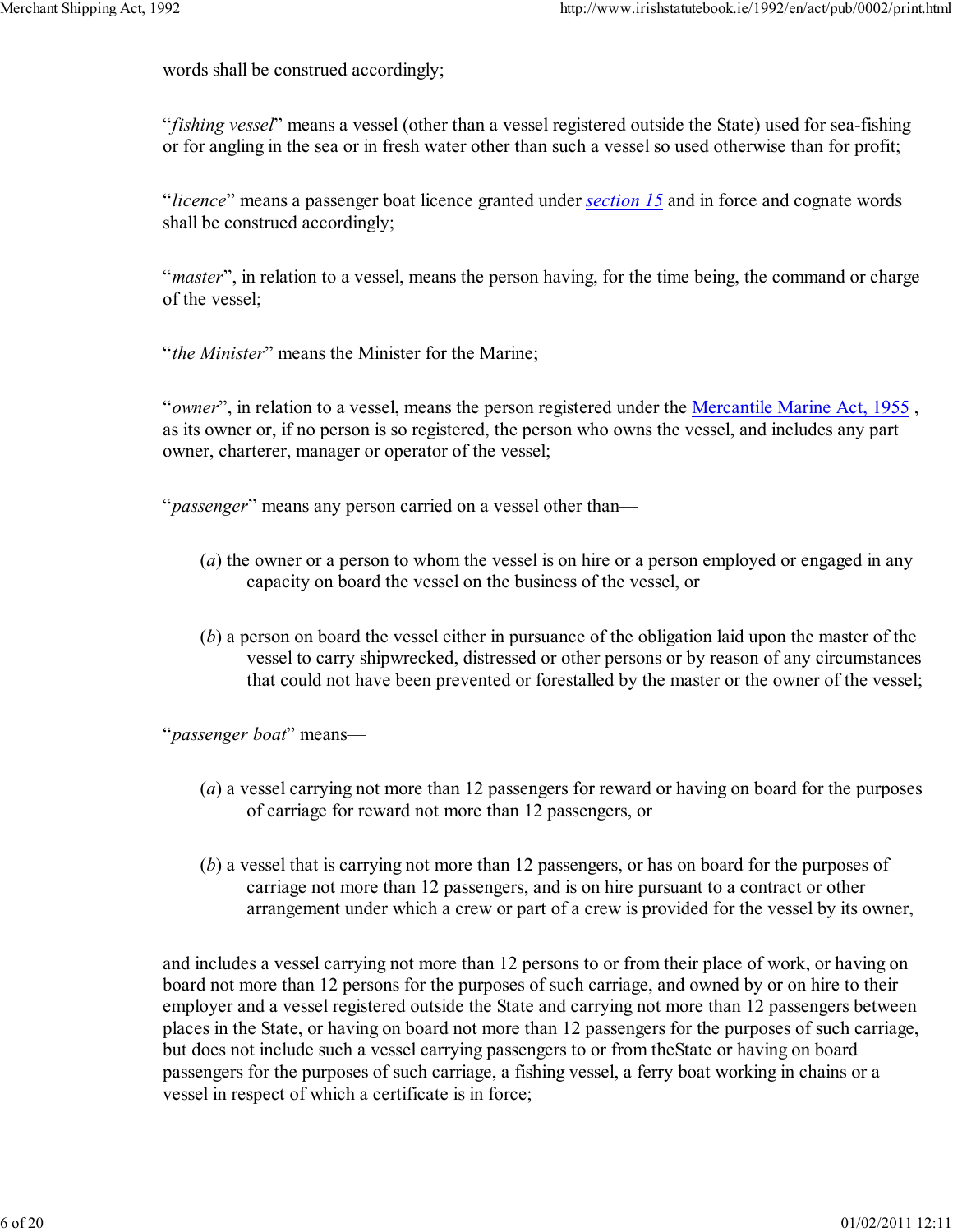"*passenger ship*" means a vessel carrying more than 12 passengers or having on board more than 12 passengers for the purposes of carriage and includes a vessel carrying more than 12 persons to or from their place of work, or having on board more than 12 persons for the purposes of such carriage, and owned by or on hire to their employer and a vessel registered outside the State and carrying more than 12 passengers between places in the State, or having on board more than 12 passengers for the purposes of such carriage, but does not include such a vessel carrying passengers to or from the State or having passengers on board for the purposes of such carriage, a fishing vessel or a ferry boat working in chains;

"*prescribed*" means prescribed by regulations made by the Minister;

"*the Principal Act*" means the Merchant Shipping Act, 1894;

"*radio surveyor*" means a radio surveyor within the meaning of section 16 of the Merchant Shipping (Safety Convention) Act, 1952 ;

"*registered*" means registered under the Merchant Shipping Acts, 1894 to 1983;

"*skipper*", in relation to a fishing vessel, means the person having for the time being the command or charge of the vessel;

"*surveyor*" means a person appointed under section 724 of the Principal Act to be a surveyor of ships for the purposes of that Act;

"*vessel*" includes any ship or boat and any other vessel used in navigation.

(2) In this Act—

- (*a*) a reference to a Part or section is a reference to a Part or section of this Act, unless it is indicated that reference to some other enactment is intended,
- (*b*) a reference to a subsection, paragraph or subparagraph is a reference to the subsection, paragraph or subparagraph of the provision in which the reference occurs, unless it is indicated that reference to some other provision is intended, and
- (*c*) a reference to an enactment shall be construed as a reference to that enactment as amended, adapted or extended by or under any subsequent enactment including this Act.

Laying of regulations before Houses of Oireachtas. **3.**—Regulations made under this Act shall be laid before each House of the Oireachtas as soon as may be after they are made and, if a resolution annulling the regulations is passed by either such House within the next subsequent 21 days on which that House has sat after the regulations are laid before it, the regulations shall be annulled accordingly, but without prejudice to the validity of anything previously done thereunder.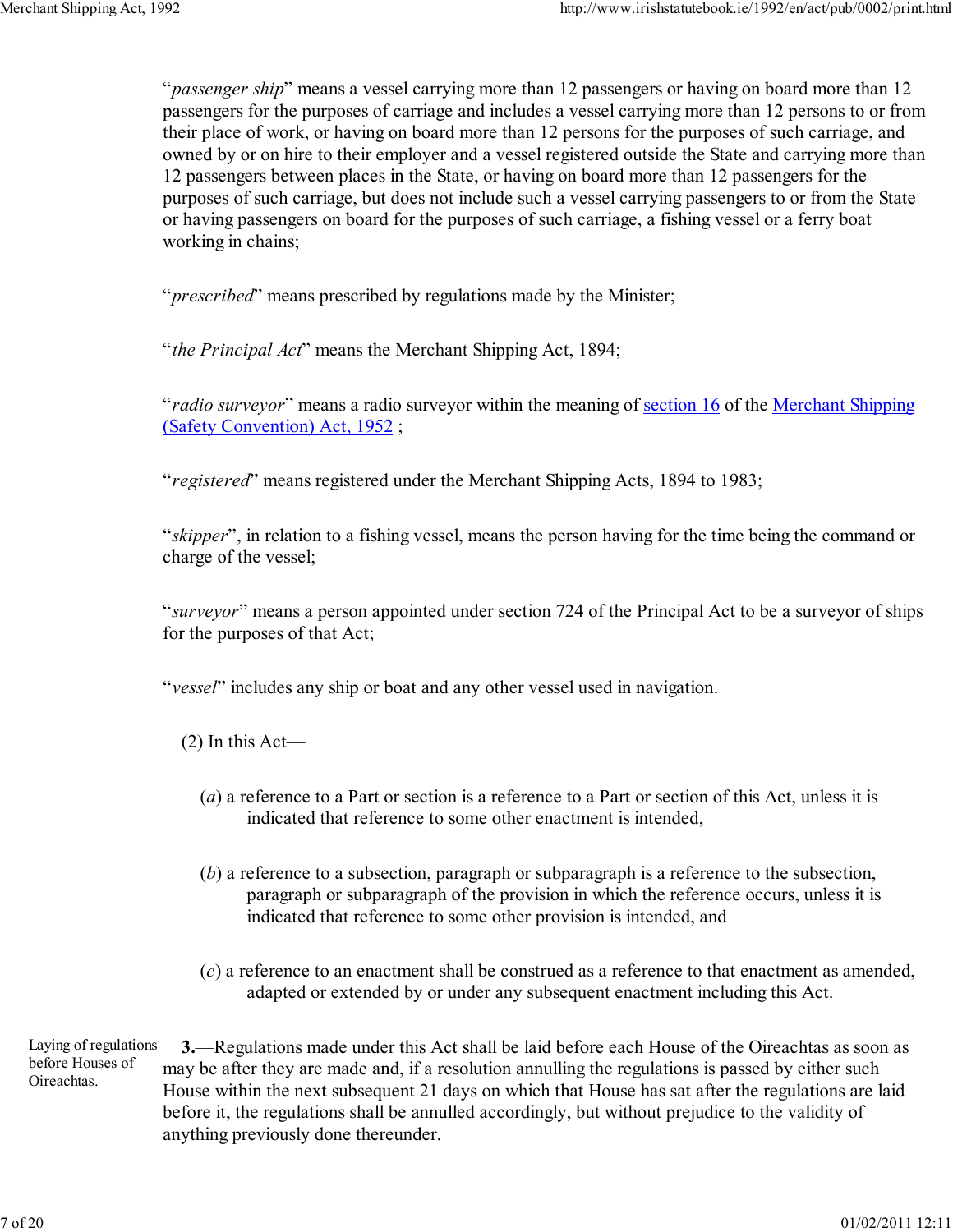| Repeals.                                                                                                    | 4.—(1) Each enactment mentioned in <i>column</i> (2) of the <i>Schedule</i> to this Act is hereby repealed to<br>the extent specified in <i>column</i> (3) of that Schedule.                                                                                                                                                                                                                                                                                                                                                                                                                                                                              |
|-------------------------------------------------------------------------------------------------------------|-----------------------------------------------------------------------------------------------------------------------------------------------------------------------------------------------------------------------------------------------------------------------------------------------------------------------------------------------------------------------------------------------------------------------------------------------------------------------------------------------------------------------------------------------------------------------------------------------------------------------------------------------------------|
|                                                                                                             | (2) All instruments or documents (other than licences under section 94 of the Public Health Acts<br>Amendment Act, 1907, for pleasure boats or pleasure vessels to be used for carrying passengers for<br>hire) made, issued or granted under a provision of the enactments repealed by this section and in force<br>immediately before the commencement of the corresponding provision of this Act shall continue in<br>force after such commencement as if made or issued under the said corresponding provision and may<br>be amended or revoked accordingly.                                                                                          |
| Expenses.                                                                                                   | 5.—The expenses of the Minister in the administration of this Act shall, to such extent as may be<br>sanctioned by the Minister for Finance, be paid out of monies provided by the Oireachtas.                                                                                                                                                                                                                                                                                                                                                                                                                                                            |
|                                                                                                             | <b>PART II</b>                                                                                                                                                                                                                                                                                                                                                                                                                                                                                                                                                                                                                                            |
|                                                                                                             | Passenger Ships                                                                                                                                                                                                                                                                                                                                                                                                                                                                                                                                                                                                                                           |
| Annual survey.                                                                                              | $6-(1)$ A vessel being used as a passenger ship shall be surveyed at least once in each year in<br>accordance with this Part.                                                                                                                                                                                                                                                                                                                                                                                                                                                                                                                             |
|                                                                                                             | (2) If, in respect of a vessel, there is a failure or refusal to comply with <i>subsection</i> $(l)$ , the owner of<br>the vessel shall be guilty of an offence and shall be liable—                                                                                                                                                                                                                                                                                                                                                                                                                                                                      |
|                                                                                                             | (a) on summary conviction, to a fine not exceeding $\pounds1,000$ or to imprisonment for a term not<br>exceeding 6 months or to both, or                                                                                                                                                                                                                                                                                                                                                                                                                                                                                                                  |
|                                                                                                             | (b) on conviction on indictment, to a fine not exceeding $£10,000$ or to imprisonment for a term<br>not exceeding 2 years or to both.                                                                                                                                                                                                                                                                                                                                                                                                                                                                                                                     |
| Mode of survey and<br>declaration of<br>survey for purposes<br>of issue of passenger<br>ship's certificate. | 7.—The survey of a vessel for the purposes of this Part shall be carried out by a surveyor and, if the<br>vessel is required to be provided with a radiotelegraph or radiotelephone installation, by a radio<br>surveyor, and the surveyor or each surveyor, if satisfied on the survey that it is proper to do so, shall<br>deliver to the owner a declaration (in this Part referred to as " <i>a declaration of survey</i> ") in such form,<br>and containing statements in relation to such matters concerning the vessel and disclosed by the<br>survey as may be prescribed.                                                                        |
| Issue of passenger<br>ship's certificate.                                                                   | $8-(1)$ On the receipt of a declaration of survey in relation to a survey carried out not more than 2<br>months before the date of such receipt, the Minister, if he is satisfied that this Part has been complied<br>with, shall, subject to <i>subsection</i> $(4)$ , issue to the owner of the vessel concerned a certificate in<br>relation to the vessel (which shall be known as a passenger ship's certificate and is referred to in this<br>Act as " <i>a certificate</i> ") stating such compliance and containing requirements, in accordance with the<br>declarations in the declaration of survey delivered by the surveyor concerned, as to- |

(*a*) the limits (if any) beyond which the vessel shall not ply,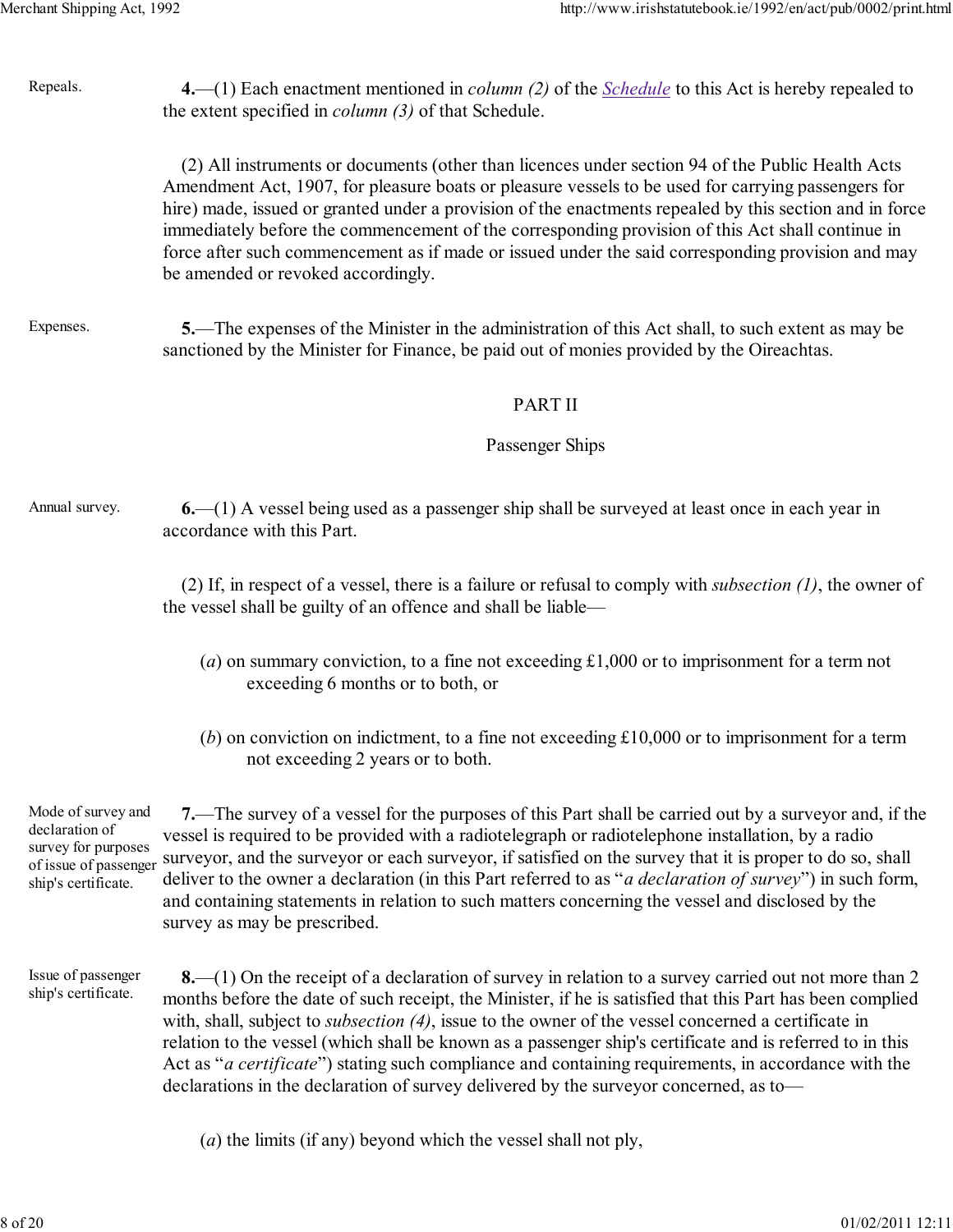(*b*) the maximum number of passengers that the vessel shall carry (specifying, if necessary, the numbers to be carriedin different parts of the vessel) and any conditions and variations to which the number is subject.

(2) A certificate shall be subject to such conditions and restrictions (if any) as the Minister may impose, at the time of the grant of the certificate or subsequently, and any such conditions or restrictions shall be specified in the certificate or in another document given or sent to the holder of the certificate by the Minister.

(3) A certificate shall, unless previously revoked or suspended, remain in force for one year or for such period, being less than one year, as may be specified in the certificate and shall then expire.

(4) Subject to the provisions of this section, a certificate shall be in such form as the Minister may determine.

(5) Notwithstanding anything contained in a declaration of survey, if the owner of the vessel concerned has been convicted of—

- (*a*) an offence under *subsection (6) (c)*, or
- (*b*) any other offence that, in the opinion of the Minister, is of such a nature that, in the interests of safety, the person should not be the holder of a certificate in relation to the vessel,

the Minister may refuse to grant a certificate in relation to the vessel to the person.

(6) If in respect of a vessel there is a failure or refusal to comply with a condition, restriction or requirement specified in the certificate relating to it, the owner (or, if the vessel is on hire, the person to whom it is on hire) and the master shall each be guilty of an offence and shall each be liable—

- (*a*) on summary conviction, to a fine not exceeding £1,000 or to imprisonment for a term not exceeding 6 months or to both, or
- (*b*) on conviction on indictment of an offence consisting of a failure or refusal to comply with a condition or restriction specified in the certificate, to a fine not exceeding £10,000 or to imprisonment for a term not exceeding 2 years or to both, or
- (*c*) on conviction on indictment of an offence consisting of a failure or refusal to comply with a requirement specified in the certificate, to a fine not exceeding £100,000 or to imprisonment for a term not exceeding 2 years or to both.

Revocation and suspension of certificate.

**9.**—(1) If the Minister is satisfied that—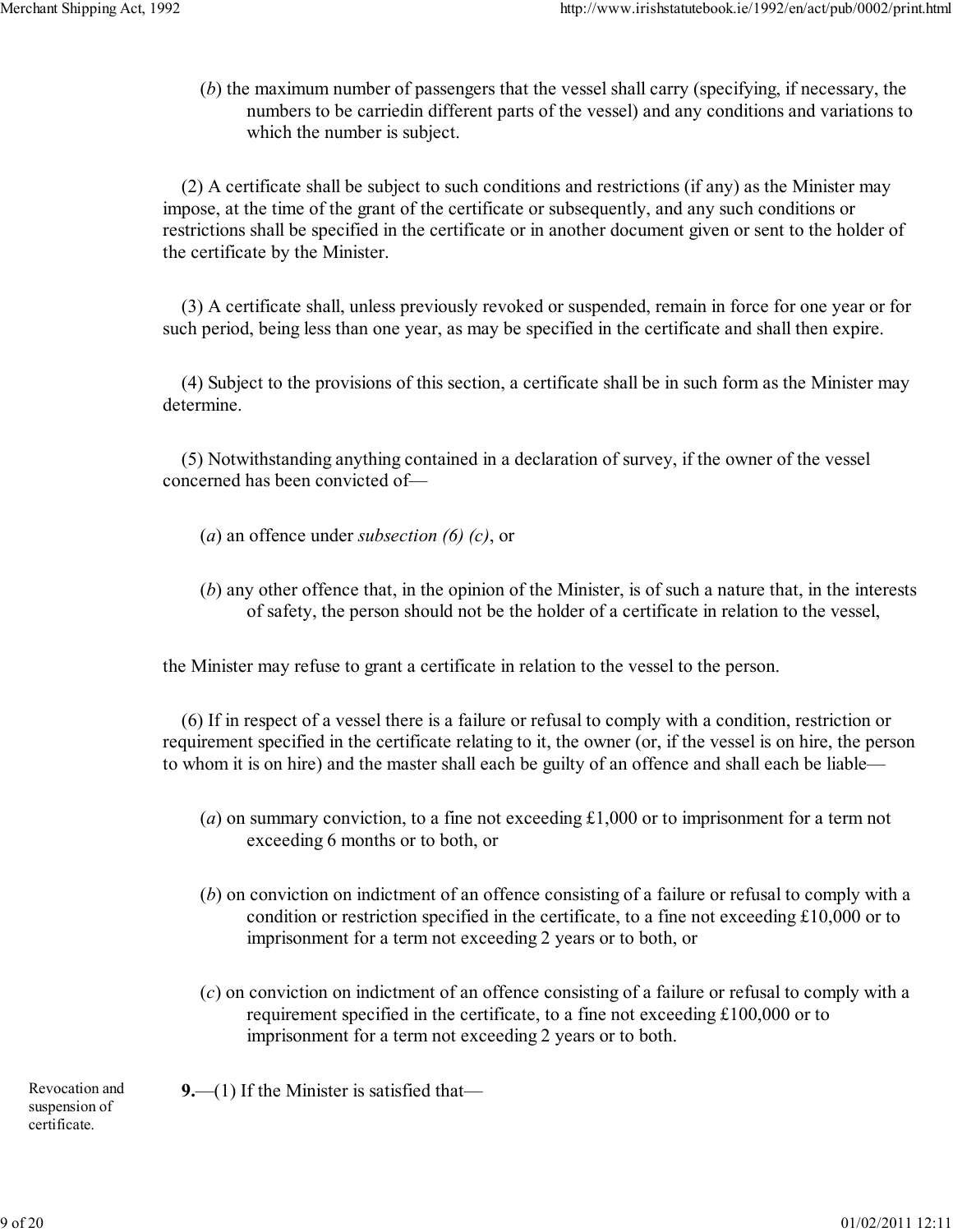- (*a*) a declaration of survey on which a certificate was founded was in any material particular made erroneously,
- (*b*) information furnished to the Minister in relation to the issue of a certificate was false or misleading in a material particular, or
- (*c*) since the making of such a declaration as aforesaid, the hull, equipment or machinery of the vessel concerned has suffered any damage or the vessel has become unsuitable for the carriage of passengers or for the carriage of themaximum number of passengers specified in the certificate or for plying to the limits so specified,

he may, if he considers it appropriate to do so, revoke the certificate.

(2) The Minister may, if he considers it appropriate to do so, revoke or suspend a certificate if there is a failure or refusal to comply with a condition, restriction or requirement specified in the certificate.

(3) If a certificate is suspended, the Minister may, if he so thinks fit, refuse to remove the suspension unless the vessel concerned has been surveyed and a declaration of survey in respect of it has been delivered to its owner since the suspension.

#### Display of certificate.

**10.**—(1) Whenever a certificate is in force in relation to a vessel, the certificate or a copy thereof, shall be displayed in the vessel in a position in which it is visible to and legible by all persons on board.

- (2) (*a*) If, without reasonable cause, there is a contravention of *subsection (1)* in respect of a vessel, the owner of the vessel shall be guilty of an offence and shall be liable on summary conviction to a fine not exceeding £500.
	- (*b*) If a vessel is being used as a passenger ship and there is, without reasonable cause, a contravention of *subsection (1)* in respect of the vessel, the owner and the master of the vessel shall each be guilty of an offence and shall each be liable on summary conviction to a fine not exceeding £1,000.

False declaration of survey or certificate. **11.**—(1) A person shall not knowingly and wilfully make or assist in making, or procure the making of, a false or fraudulent declaration of survey or certificate or a fraudulent alteration of a declaration of survey or certificate.

(2) A person who contravenes *subsection (1)* shall be guilty of an offence and shall be liable—

- (*a*) on summary conviction, to a fine not exceeding £1,000 or to imprisonment for a term not exceeding 6 months or to both, or
- (*b*) on conviction on indictment, to a fine not exceeding £10,000 or to imprisonment for a term not exceeding 2 years or to both.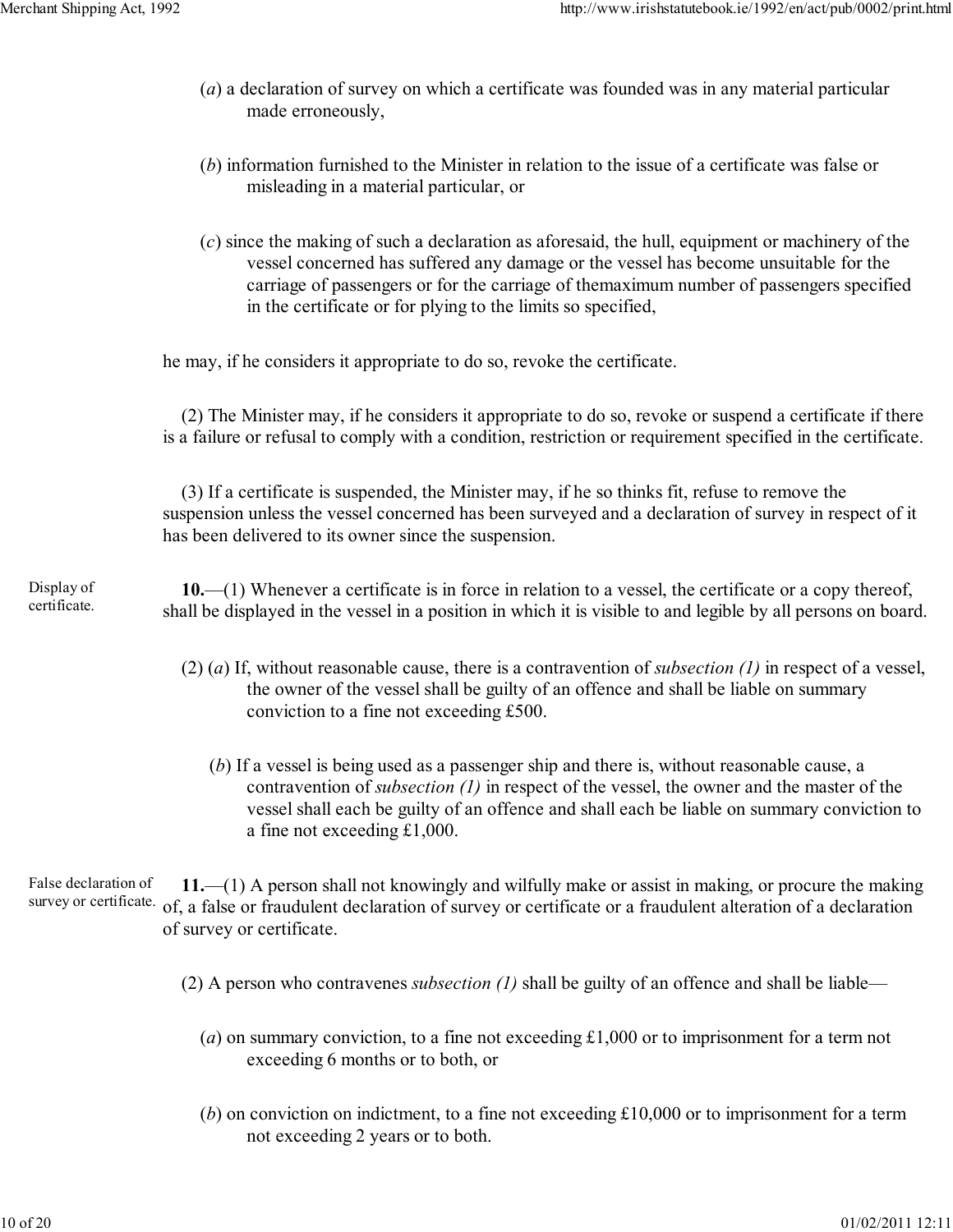Uncertificated passenger ship.

**12.**—(1) A vessel shall not be used as a passenger ship unless a certificate is in force in relation to it.

(2) If in respect of a vessel there is a contravention of *subsection (1)*, the owner and the master of the vessel shall each be guilty of an offence and shall each be liable—

- (*a*) on summary conviction, to a fine not exceeding £1,000 or to imprisonment for a term not exceeding 6 months or to both, or
- (*b*) on conviction on indictment, to a fine not exceeding £100,000 or to imprisonment for a term not exceeding 2 years or to both.

Insurance of passenger ships.

**13.**—(1) A vessel shall not be used as a passenger ship unless there is in force a policy of insurance under which the owner of the vessel or, if the vessel is on hire, the person to whom it is on hire is insured against any sum which he or his personal representative may become liable to pay by way of compensation, damages or costs in respect of injury, loss or damage to a passenger or property on the vessel, or to a person or property not on the vessel, caused by or arising out of the operation of the vessel.

(2) Whenever a person enters into a contract of insurance for the purposes of *subsection (1)* with the owner or the hirer of a vessel, the person shall give to the owner or the hirer, as the case may be, a certificate in relation to the policy in such form and containing such particulars as may be prescribed and—

- (*a*) the owner or the hirer, as the case may be, shall cause a copy of the certificate to be given or sent by registered post to the Minister, and
- (*b*) the certificate or a copy thereof shall be displayed on the vessel while the vessel is in use as a passenger ship so as to be visible to and legible by all persons on board.
- (3) (*a*) If in respect of a vessel there is a contravention of *subsection (1)*, the owner of the vessel or, if the vessel is on hire, the person to whom it is on hire shall be guilty of an offence and shall be liable—
	- (i) on summary conviction, to a fine not exceeding  $\pounds1,000$  or to imprisonment for a term not exceeding 6 months or to both, or
	- (ii) on conviction on indictment, to a fine not exceeding £100,000 or to imprisonment for a term not exceeding 2 years or to both.
	- (*b*) If in respect of a vessel there is, without reasonable cause, a contravention of *subsection (2) (a)*, the owner or, if the vessel is on hire, the person to whom it is on hire shall be guilty of an offence and shall be liable on summary conviction to a fine not exceeding £500.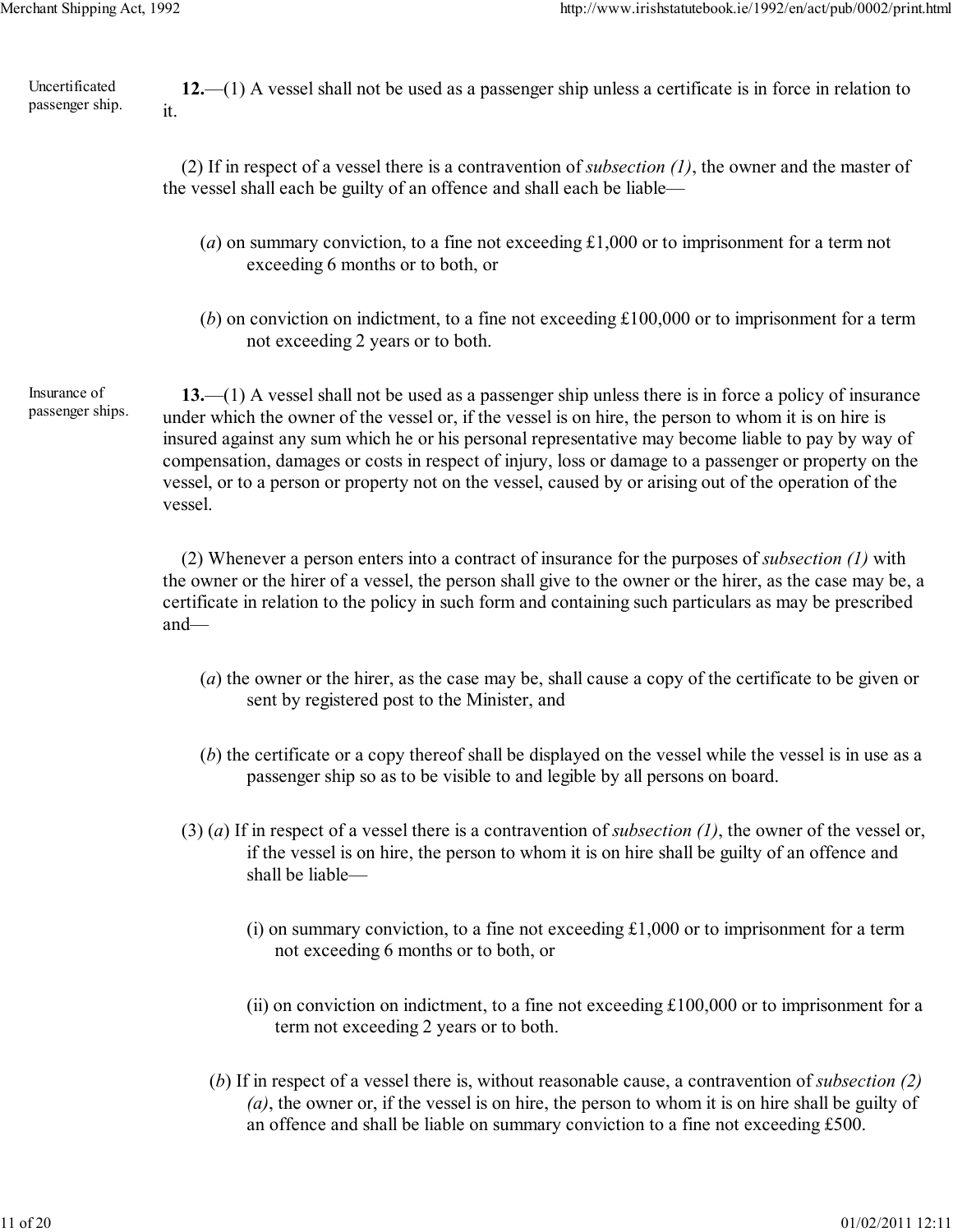(*c*) If in respect of a vessel there is, without reasonable cause, a contravention of *subsection (2) (b)*, the owner (or, if the vessel is on hire, the person to whom it is on hire) and the master of the vessel shall each be guilty of an offence and shall each be liable on summary conviction to a fine not exceeding £1,000.

# PART III

# Passenger Boats

Prohibition of unlicensed passenger boats. **14.**—(1) A vessel shall not be used as a passenger boat unless a licence is in force in relation to it.

> (2) If in respect of a vessel there is a contravention of *subsection (1)*, the owner and the master of the vessel shall each be guilty of an offence and shall each be liable—

- (*a*) on summary conviction, to a fine not exceeding £1,000 or to imprisonment for a term not exceeding 6 months or to both, or
- (*b*) on conviction on indictment, to a fine not exceeding £5,000 or to imprisonment for a term not exceeding 2 years or to both.

Passenger boat licences.

**15.**—(1) On application to the Minister in that behalf by the owner of a vessel, the Minister shall, subject to *subsection (5)*, grant a licence to the owner in relation to the vessel (which shall be known as a passenger boat licence and is referred to in this Act as "*a licence*") if, but only if, an authorised person has inspected the vessel not more than 2 months before the date of the application and has stated in a report of the inspection to the Minister in writing that, in his opinion—

- (*a*) the vessel is suitable, subject to such conditions and restrictions (if any) as he may specify, for use as a passenger boat, and
- (*b*) if regulations under *section 18* are in force, that it complies with the regulations.
- (2) A licence shall contain requirements as to—
	- (*a*) the limits (if any) beyond which the vessel shall not ply, and
	- (*b*) the maximum number of persons that the vessel concerned is fit to carry.

(3) A licence shall be subject to such conditions and restrictions (if any) as the Minister may impose, at the time of the grant of the licence or subsequently, and any such conditions or restrictions shall be specified in the licence or in another document given or sent to the holder of the licence by the Minister.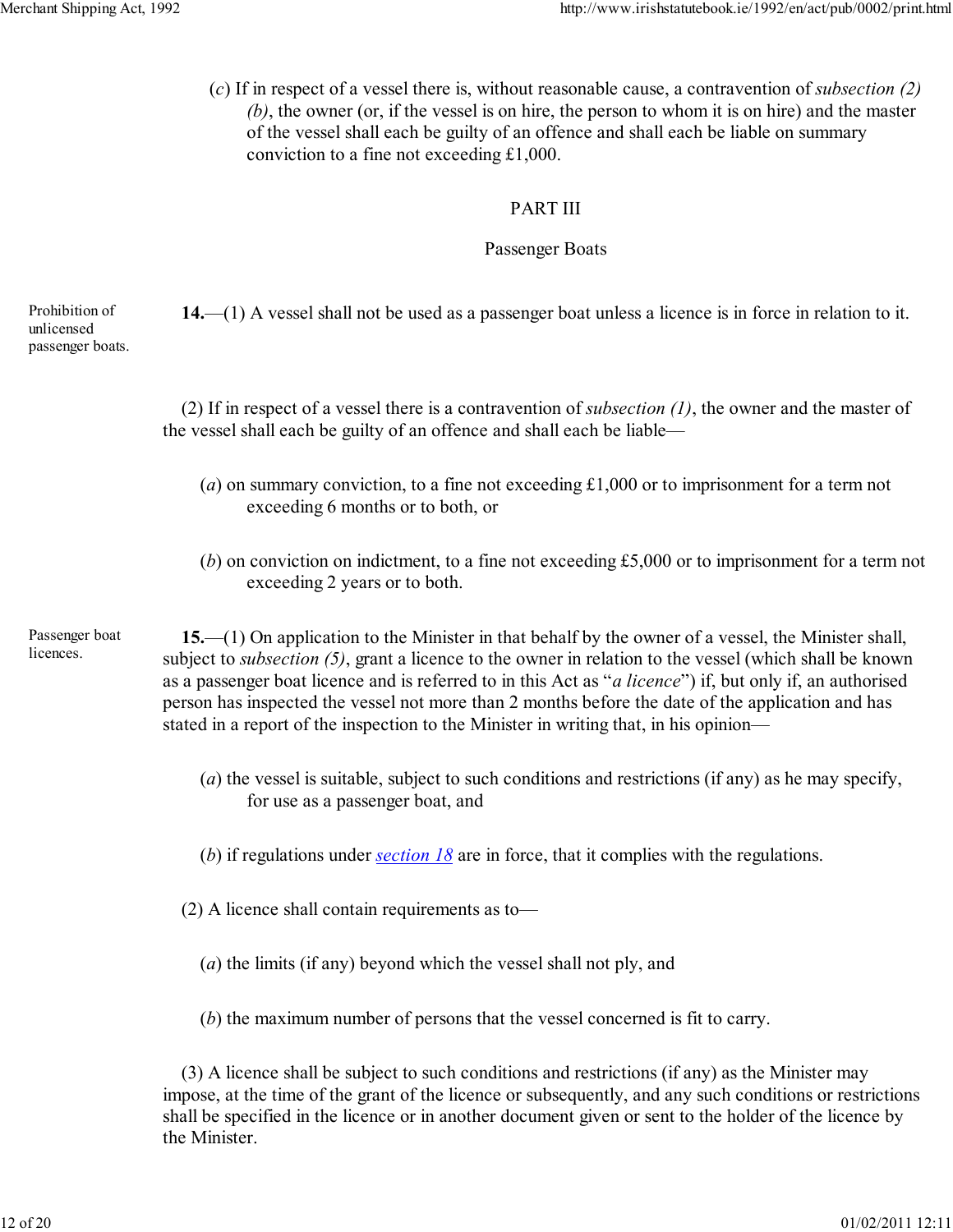(4) Subject to the provisions of this section, a licence shall be in such form as the Minister may determine.

(5) A licence shall, unless previously revoked or suspended, remain in force for such period not exceeding 2 years as the Minister may determine and specify in the licence.

(6) Notwithstanding anything contained in a report for the purposes of *subsection (1)*, if the owner of the vessel concerned has been convicted of—

- (*a*) an offence under *subsection (7) (c)*, or
- (*b*) any other offence that, in the opinion of the Minister, is of such a nature that, in the interests of safety, the person should not be the holder of a licence in relation to the vessel,

the Minister may refuse to grant a licence in relation to the vessel to the person.

(7) If in respect of a vessel there is a failure or refusal to comply with a condition, restriction or requirement specified in the licence relating to it, the owner (or, if the vessel is on hire, the person to whom it is on hire) and the master shall each be guilty of an offence and shall be liable—

- (*a*) on summary conviction, to a fine not exceeding £1,000 or to imprisonment for a term not exceeding 6 months or to both, or
- (*b*) on conviction on indictment of an offence consisting of a failure or refusal to comply with a condition or restriction specified in the licence, to a fine not exceeding £5,000 or to imprisonment for a term not exceeding 2 years or to both, or
- (*c*) on conviction on indictment of an offence consisting of a failure or refusal to comply with a requirement specified in the licence, to a fine not exceeding £50,000 or to imprisonment for a term not exceeding 2 years or to both.

Revocation and suspension of licences.

**16.**—(1) If the Minister is satisfied that—

- (*a*) the report of an authorised person furnished to the Minister for the purpose of the grant of a licence was in any material particular made erroneously,
- (*b*) information furnished to the Minister in relation to the grant of a licence was false or misleading in a material particular, or
- (*c*) since the furnishing of such a report as aforesaid to the Minister, the hull, equipment or machinery of the vessel concerned has suffered any damage or the vessel has become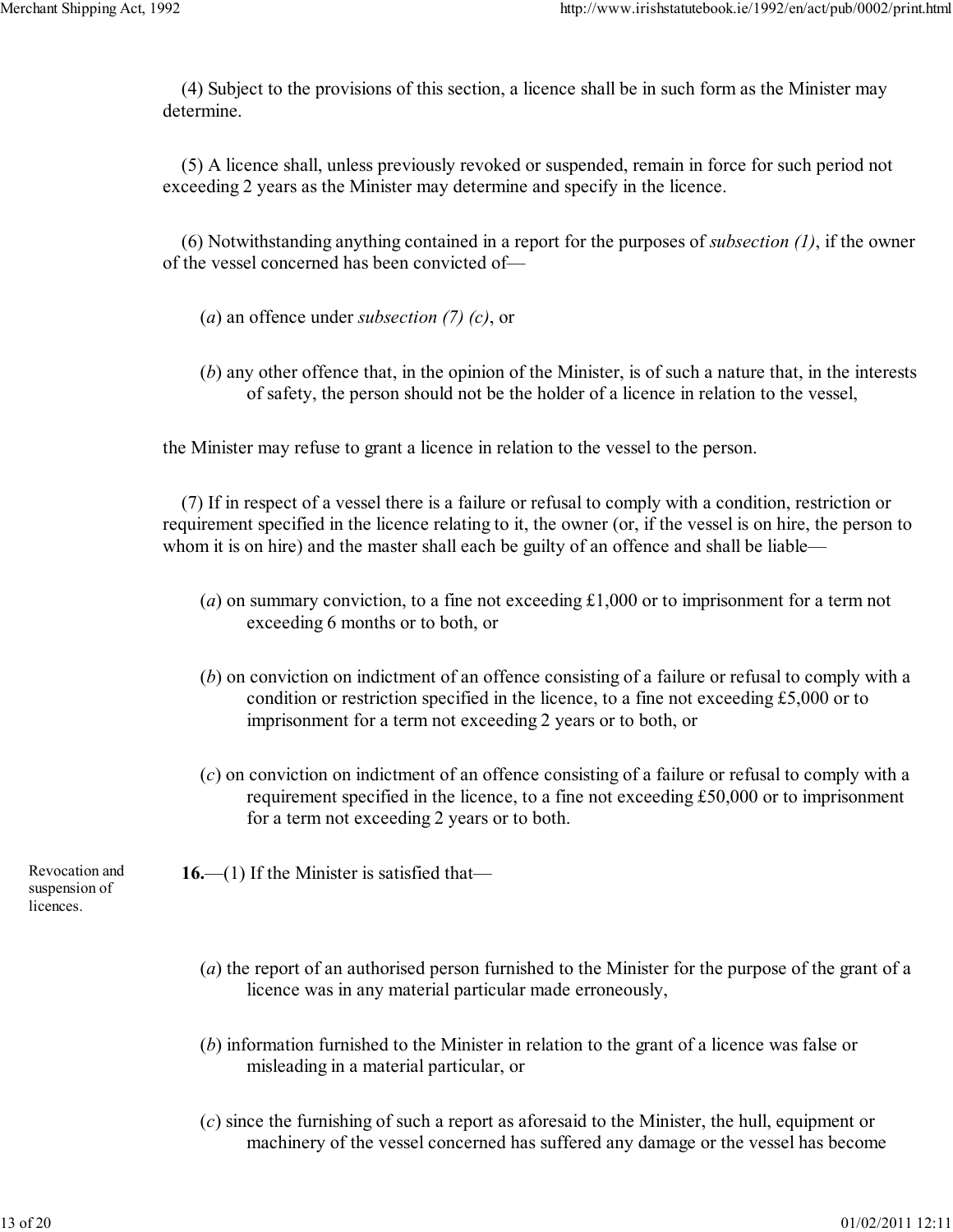unsuitable for the carriage of passengers or for the carriage of the maximum number of passengers specified in the licence or for plying to the limits so specified,

he may, if he considers it appropriate to do so, revoke the licence.

(2) The Minister may, if he considers it appropriate to do so, revoke or suspend a licence if there is a failure or refusal to comply with a condition, restriction or requirement specified in the licence.

(3) If a licence is suspended, the Minister may, if he so thinks fit, refuse to remove the suspension unless an authorised person has inspected the vessel concerned since the suspension and has stated in a report of the inspection to the Minister in writing that, in his opinion—

- (*a*) the vessel is suitable, subject to such conditions and restrictions (if any) as he may specify, for use for hiring or for the carriage of passengers, and
- (*b*) if regulations under *section 18* are in force, it complies with the regulations.

Production of licences and marking of passenger boats. **17.**—(1) (*a*) An authorised officer may request the master of a passenger boat to produce—

- (i) the licence in respect of the boat or a copy thereof, or
- (ii) proof of compliance in relation to the boat with any regulations under *section 18 (2) (d)*,or both and, if the master fails or refuses to do so forthwith, he shall be guilty of an offence unless, within 10 days after the date of the request, he produces the licence or copy or, as the case may be, the proof in person to an authorised officer at a place specified by the authorised officer at the time of the request or to a member of the Garda Síochána at a Garda Síochána station so specified.
- (*b*) In a prosecution for an offence under this subsection, it shall be presumed, unless the contrary is shown by the defendant, that he did not within 10 days after the date of the request concerned produce a licence or copy, or, as the case may be, the proof referred to in *paragraph (a)*, in accordance with that paragraph.
- (*c*) A person who, when the production of a licence or a copy of a licence or the proof aforesaid is requested of him under this section, does not produce the licence or copy or, as the case may be, the proof aforesaid because a licence was not in force at the time of the request in respect of the passenger boat concerned or does not produce such proof because of non-compliance in respect of the passenger boat concerned with regulations under *section 18 (2) (d)* shall be deemed, for the purposes of *paragraph (a)*, to fail to produce the licence or a copy thereof or, as the case may be, the proof aforesaid.

(2) A vessel shall not be used as a passenger boat unless there is painted on the outside of each side of the vessel above the waterline, in a colour contrasting with that of the outside of the vessel and in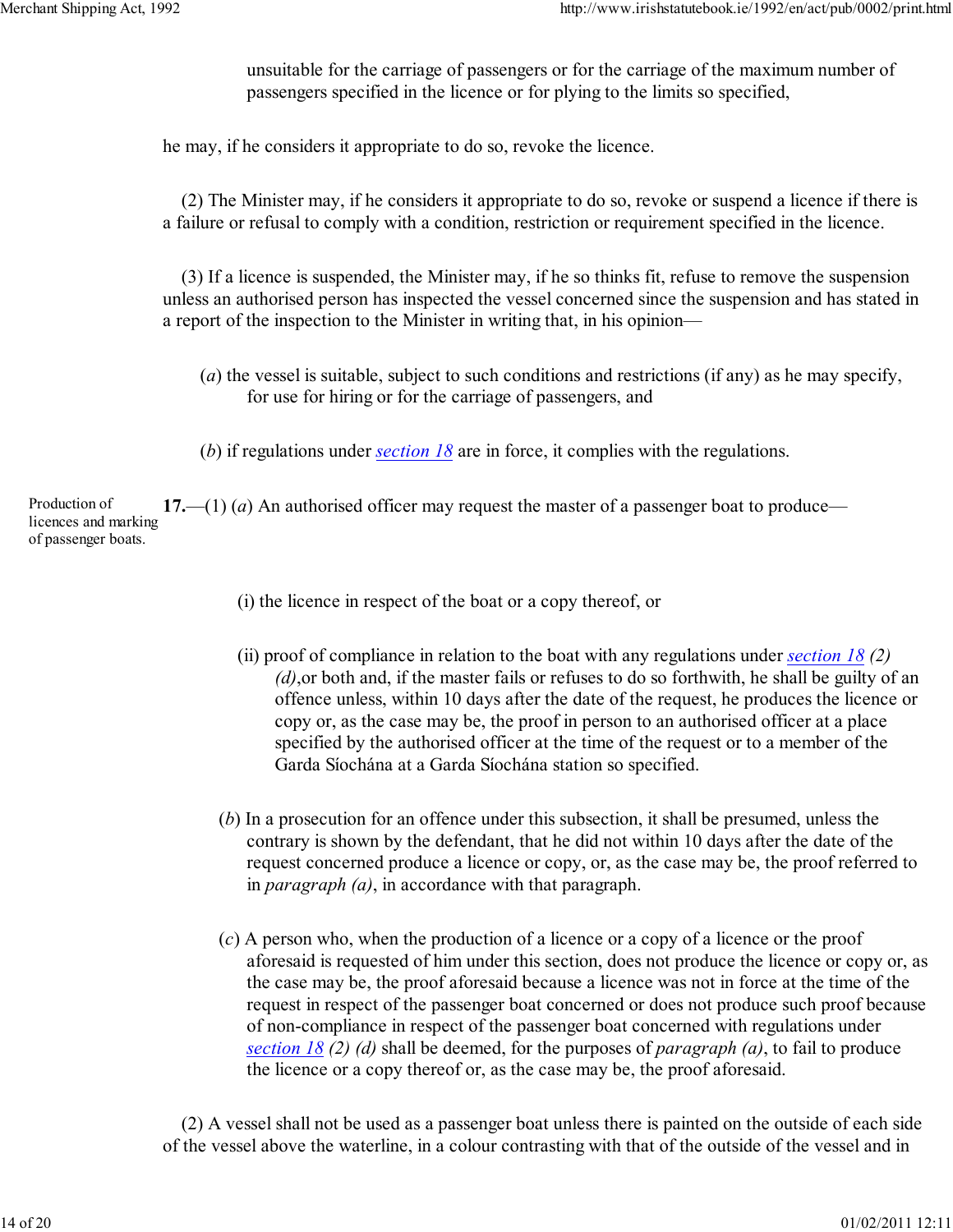letters and figures that are not less than 3 centimetres in height and are formed by lines that are not less than one-half centimetre in width—

- (*a*) the first name and the surname of the owner of the vessel, the serial number of the licence in relation to the vessel, and
- (*b*) an indication, in the form "licensed to carry..........passengers" or in the form "ceadúnaithe chun..........paisinéirí a iompar", that the vessel is the subject of a licence and of the maximum number of passengers whose carriage in the vessel is authorised by the licence.
- (3) (*a*) A person guilty of an offence under *subsection (1) (a)* shall be liable, on summary conviction, to a fine not exceeding £200.
	- (*b*) If in relation to a vessel there is a contravention of *subsection (2)*, the owner and the master of the vessel shall each be guilty of an offence and shall each be liable on summary conviction to a fine not exceeding £500.

Safety of passenger boats and their passengers and crews.

- **18.**—(1) The Minister may by regulations make such provision as he considers necessary or expedient for the purpose of ensuring the safety of passenger boats and their passengers and crews.
	- (2) Without prejudice to the generality of *subsection (1)*, regulations under *subsection (1)* may—
		- (*a*) require passenger boats to comply with specified standards of seaworthiness (including stability),
		- (*b*) require passenger boats to comply with specified standards of construction and maintenance,
		- (*c*) require specified classes of passenger boats to carry one or more of the following, that is to say, specified life-saving, fire-fighting, radio and navigation equipment,
		- (*d*) prohibit the having on board or the carriage of passengers by vessels, or specified classes of vessels, the subject of licences unless there are in force policies of insurance under which the owners of the vessels or, if the vessels are on hire, the persons to whom they are on hire are insured to a specified extent against specified risks, and
		- (*e*) make provision for ascertaining and testing the standards of competence of masters and of any other members of the crews of vessels the subject of licences, whether by examination, interview or otherwise, and the prohibition of those who do not reach such standards of competence as the Minister considers appropriate from working as masters or, as the case may be, other members of the crews of such vessels and the prohibition of owners of such vessels from employing as captains or other members of the crews of the vessels those who do not reach such standards as aforesaid.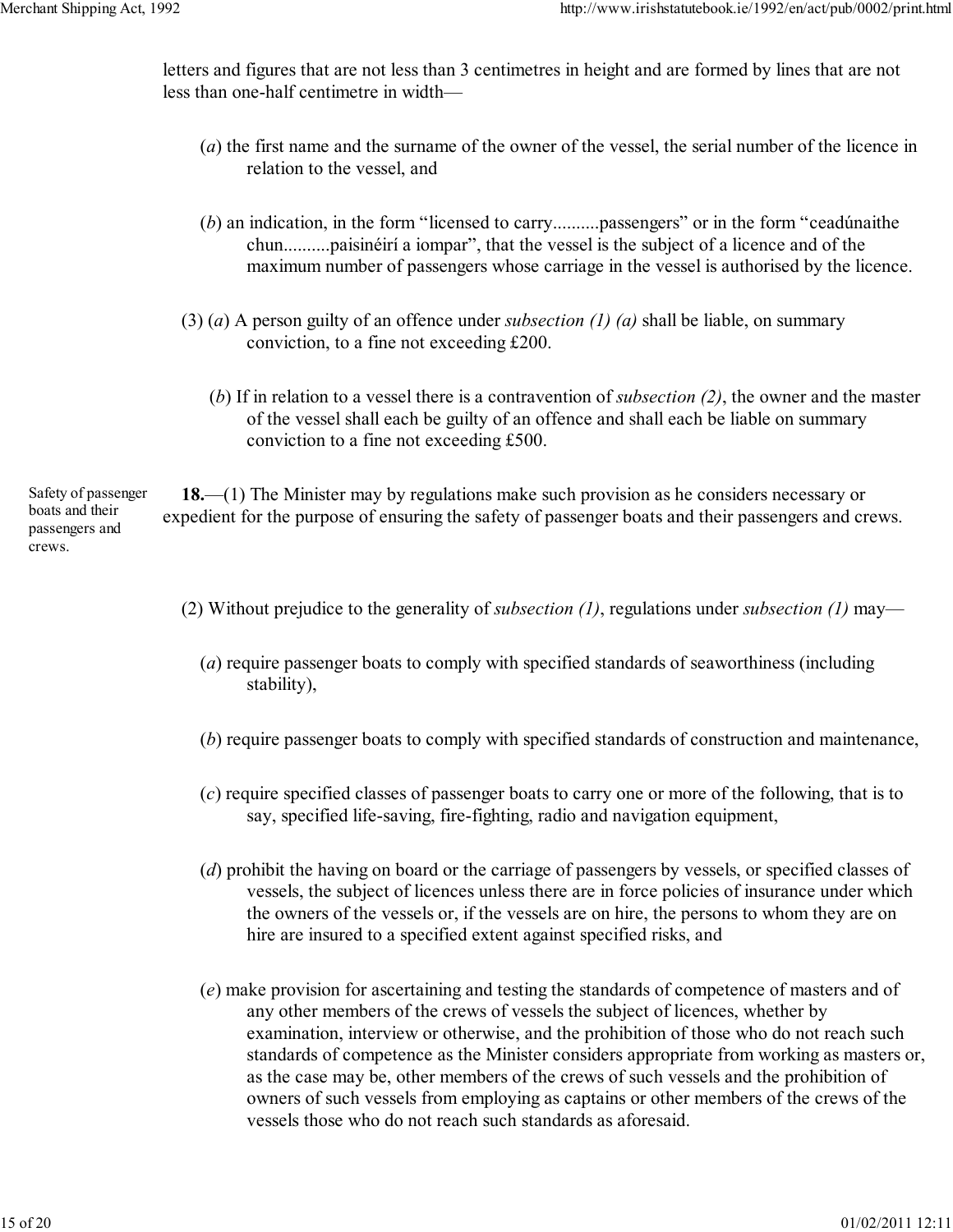(3) Regulations under this section may make provision for such consequential, incidental, ancillary and supplementary matters (including, with the consent of the Minister for Finance, the charging of fees) as the Minister considers necessary or expedient.

(4) Different provision may be made in regulations under this section for different classes of passenger boats.

- (5) (*a*) If in respect of a vessel there is a contravention of a regulation under this section (other than *subsection (2) (d)*), the owner and the master of the vessel shall each be guilty of an offence and shall each be liable on summary conviction to a fine not exceeding £1,000 or to imprisonment for a term not exceeding 6 months or to both.
	- (*b*) If, in respect of a vessel, there is a contravention of a regulation under *subsection (2) (d)*, the owner of the vessel (or, if the vessel is on hire, the person to whom it is on hire) and the master of the vessel shall each be guilty of an offence and shall each be liable—
		- (i) on summary conviction, to a fine not exceeding  $\pounds1,000$  or to imprisonment for a term not exceeding 6 months or to both, or
		- (ii) on conviction on indictment, to a fine not exceeding £50,000 or to imprisonment for a term not exceeding 2 years or to both.

# PART IV

# Miscellaneous

Safety of fishing vessels and their crews. **19.**—(1) The Minister may by regulations make such provision as he considers necessary or expedient for the purpose of ensuring the safety of fishing vessels and their crews.

- (2) Without prejudice to the generality of *subsection (1)*, regulations under this section may—
	- (*a*) require fishing vessels or specified classes of fishing vessels to comply with specified standards of seaworthiness (including stability),
	- (*b*) require fishing vessels or specified classes of fishing vessels to comply with specified standards of construction and maintenance,
	- (*c*) require fishing vessels or specified classes of fishing vessels to carry one or more of the following, that is to say, specified life-saving, fire-fighting, radio and navigation equipment,
	- (*d*) make provision for periodic surveys of fishing vessels or specified classes of fishing vessels and their equipment and the prohibition of the use for fishing of fishing vessels that have not been surveyed in accordance with the regulations or that, following such a survey, are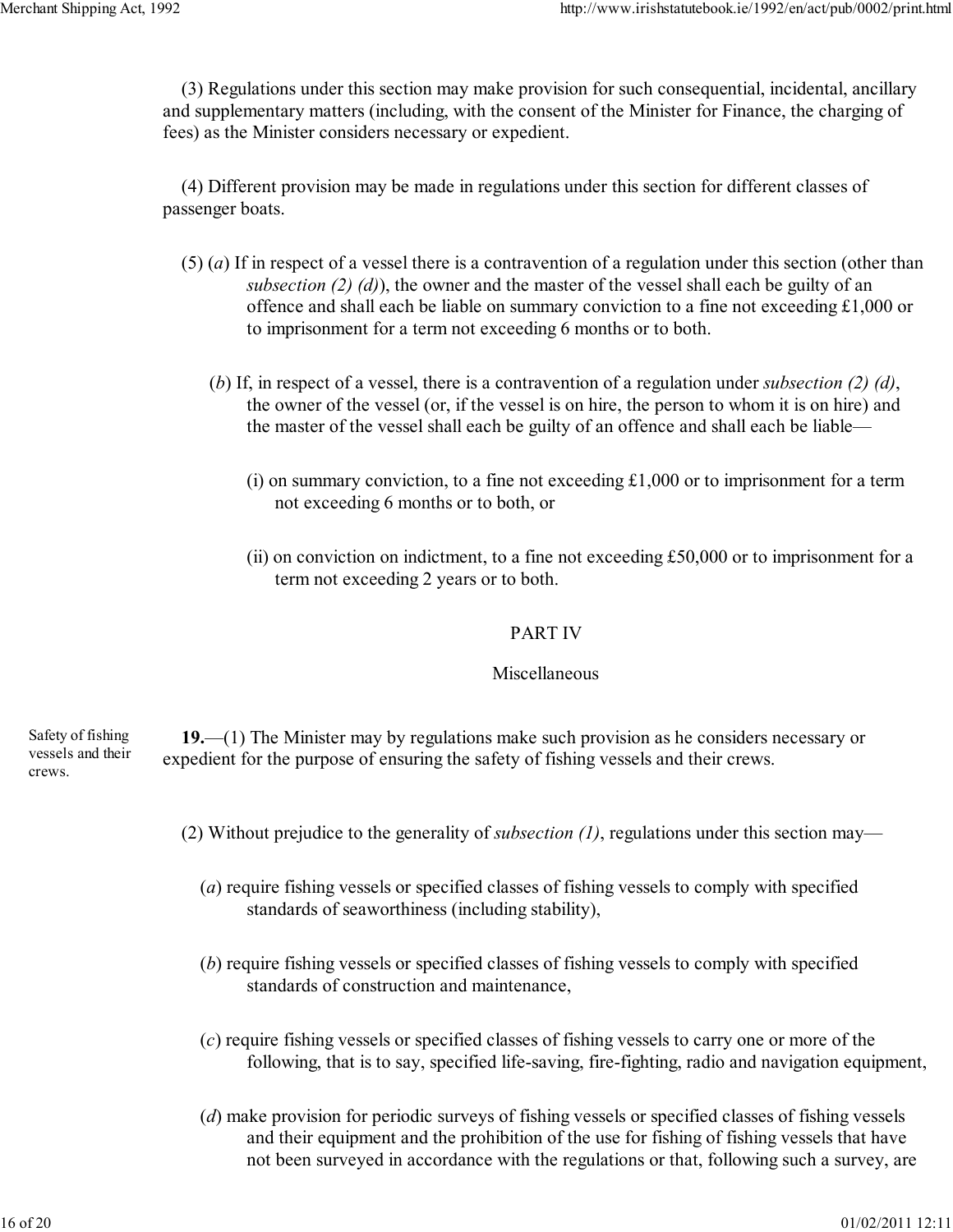declared by the person who carried it out to be unsafe for use for fishing, angling in the sea or angling in fresh water, and for appeals against such declarations and against other findings of such surveys, and

(*e*) make provision for ascertaining and testing the standards of competence of skippers and of any other members of the crews of fishing vessels or specified classes of fishing vessels, whether by examination, interview or otherwise, and the prohibition of those who do not reach such standards of competence as the Minister considers appropriate from working as skippers or, as the case may be, other members of the crews of such vessels and the prohibition of owners of such vessels from employing as skippers or other members of the crews of such vessels those who do not reach such standards as aforesaid.

(3) Regulations under this section may make provision for such consequential, incidental, ancillary and supplementary matters (including the enforcement of the regulations and, with the consent of the Minister for Finance, the charging of fees by the Minister) as the Minister considers necessary or expedient.

(4) Different provision may be made in regulations under this section for different classes of fishing vessels.

(5) If in respect of a fishing vessel there is a contravention of a regulation under this section, the owner and, if the vessel is in use for fishing, the skipper of the vessel shall each be guilty of an offence and shall each be liable—

- (*a*) on summary conviction, to a fine not exceeding £1,000 or to imprisonment for a term not exceeding 6 months or to both, or
- (*b*) on conviction on indictment, to a fine not exceeding £5,000 or to imprisonment for a term not exceeding 2 years or to both.

Safety of pleasure craft and their occupants. **20.**—(1) The Minister may by regulations make such provision as he considers necessary or expedient for the purpose of ensuring the safety of pleasure craft and their occupants.

- (2) Without prejudice to the generality of *subsection (1)*, regulations under *subsection (1)* may—
	- (*a*) require pleasure craft or specified classes of pleasure craft to comply with specified standards of seaworthiness (including stability),
	- (*b*) require pleasure craft or specified classes of pleasure craft to comply with specified standards of construction and maintenance,
	- (*c*) require pleasure craft or specified classes of pleasure craft to carry specified life-saving, fire-fighting, radio and navigation equipment, and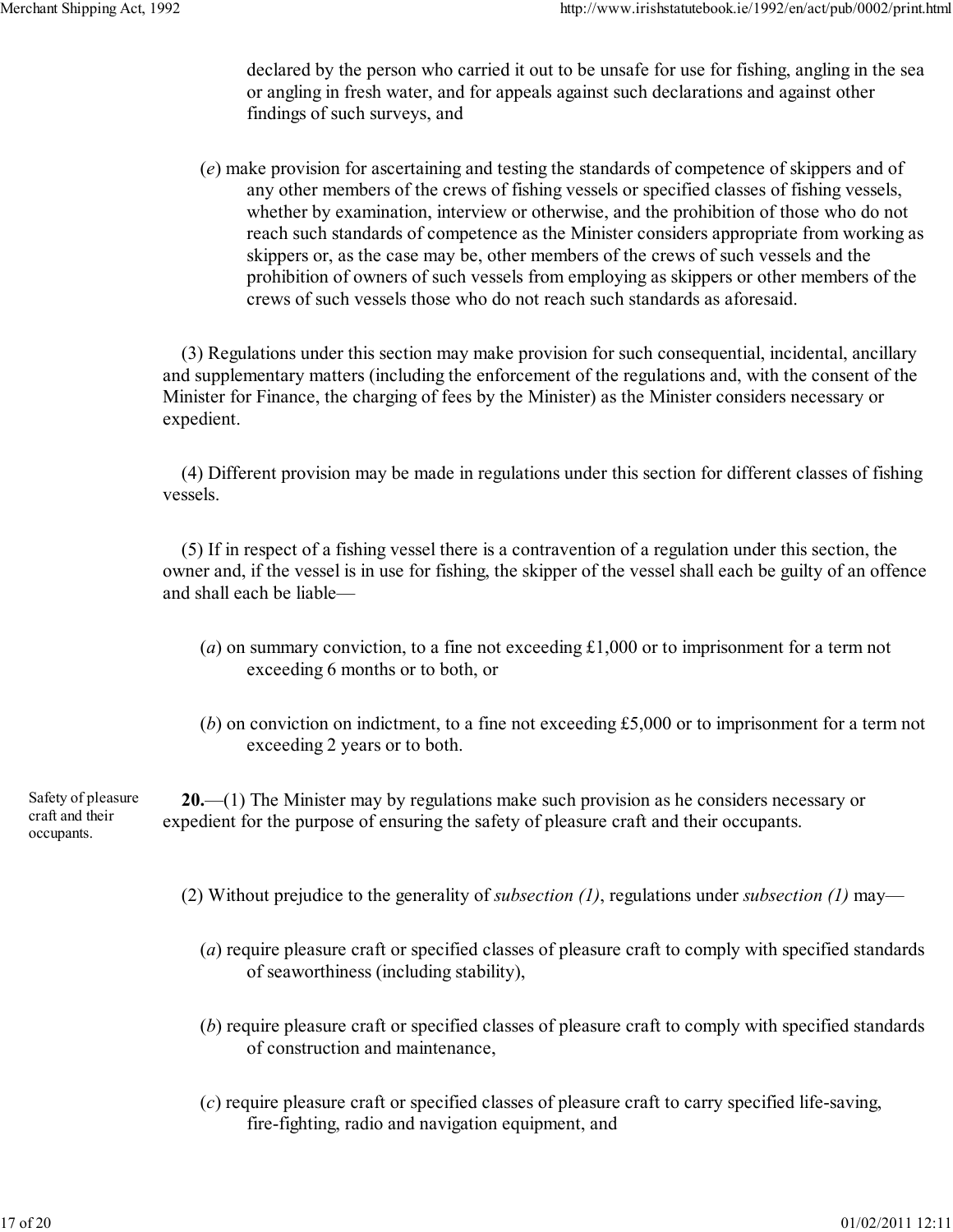(*d*) make provision for periodic survey of specified classes of pleasure craft and their appliances and equipment and the prohibition of the use of specified classes of pleasure craft that have not been surveyed in accordance with regulations or that, following such a survey, are declared by the person who carried it out to be unsafe for use and for appeals against such declarations or against other findings of such surveys.

(3) Regulations under this section may make provision for such consequential, incidental, ancillary and supplementary matters (including the enforcement of the regulations and, with the consent of the Minister for Finance, the charging of fees by the Minister) as the Minister considers necessary or expedient.

(4) Different provision may be made in regulations under this section for different classes of pleasure craft.

(5) If in respect of a pleasure craft there is a contravention of a regulation under this section, the owner and (if the craft is in use) the master of the craft shall each be guilty of an offence and shall each be liable on summary conviction to a fine not exceeding £1,000 or to imprisonment for a term not exceeding 6 months or to both.

(6) In this section "*pleasure craft*" means vessels used otherwise than for profit and used wholly or mainly for sport or recreation but includes mechanically propelled vessels that are on hire pursuant to contracts or other arrangements that do not require the owners of the vessels to provide crews or parts of crews for them.

Appeal to District Court. **21.**—(1) The owner of a vessel may appeal to the District Court against—

- (*a*) a declaration in a declaration of survey,
- (*b*) the refusal by a surveyor of ships or a radio surveyor to deliver a declaration of survey to the owner in respect of the vessel,
- (*c*) the revocation or suspension of a certificate in respect of the vessel by the Minister,
- (*d*) the refusal by the Minister to grant a certificate or a licence in respect of the vessel,
- (*e*) a condition, restriction or requirement specified in a certificate or licence, or
- (*f*) the revocation or suspension of a licence in respect of the vessel by the Minister.

(2) The jurisdiction conferred on the District Court by this section shall be exercised by the judges for the time being assigned to the district court district in which the vessel concerned is lying or where the owner concerned ordinarily resides or carries on any profession, business or occupation.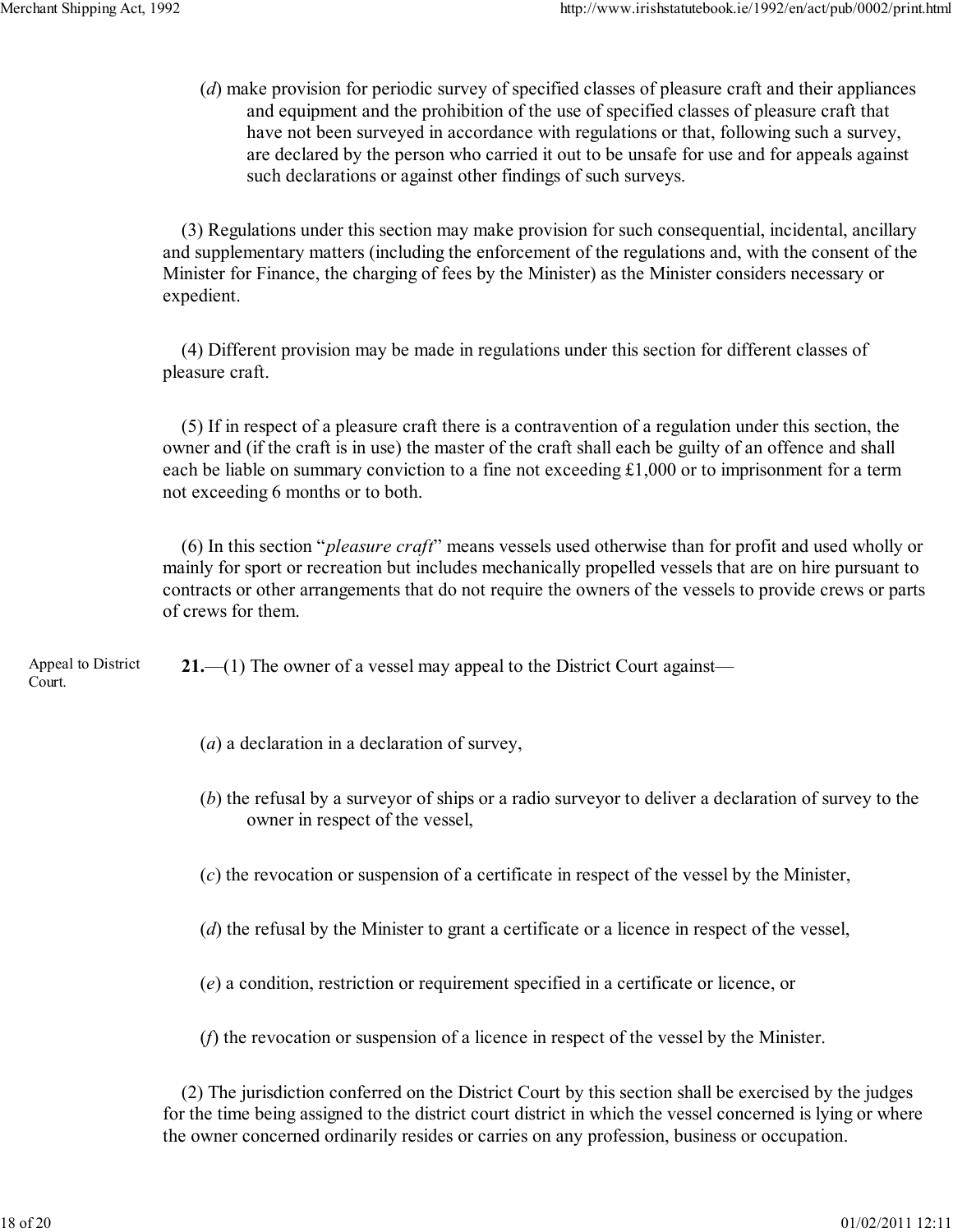Forfeiture. **22.**—(1) Where the owner of, or of a share in, a vessel is convicted on indictment of an offence referred to in *section 8 (6) (c)* or *15 (7) (c)* or an offence under *section 12 (2), 13 (3) (a)* or *18 (5) (b)* and the person has been convicted previously of any of those offences, the court concerned may, in addition to or instead of any penalty that it may impose under the provision concerned, order the vessel with its equipment, fittings and furnishings, or the appropriate share thereof, to be and to be adjudged forfeited to the State and may make such other orders as it considers necessary or expedient for the purpose of giving effect to the forfeiture.

> (2) Whenever an order is made under this section, an authorised officer may, for the purpose of giving effect thereto—

- (*a*) seize and detain the vessel concerned, and
- (*b*) do such other things as are authorised by the order or are necessary for the purpose aforesaid.

Conduct endangering vessels, structures or individuals. **23.**—(1) This section applies to—

- (*a*) the master of, or any seaman employed in, a vessel registered in the State, and
- (*b*) the master of, or any seaman employed in, a vessel registered outside the State while in a port, harbour or other place in the State or within the territorial seas while proceeding to or from any such port or harbour or place.
- (2) If a person to whom this section applies, while on board his vessel or in its immediate vicinity—
	- (*a*) does any act which causes or is likely to cause—
		- (i) the loss or destruction of or serious damage to his vessel or its machinery, navigation equipment or safety equipment,
		- (ii) the loss or destruction of or serious damage to any other vessel or any structure, or
		- (iii) the death of or serious injury to any person,
		- or
	- (*b*) omits to do anything required—
		- (i) to preserve his vessel or its machinery, navigation equipment or safety equipment from being lost, destroyed or seriously damaged,